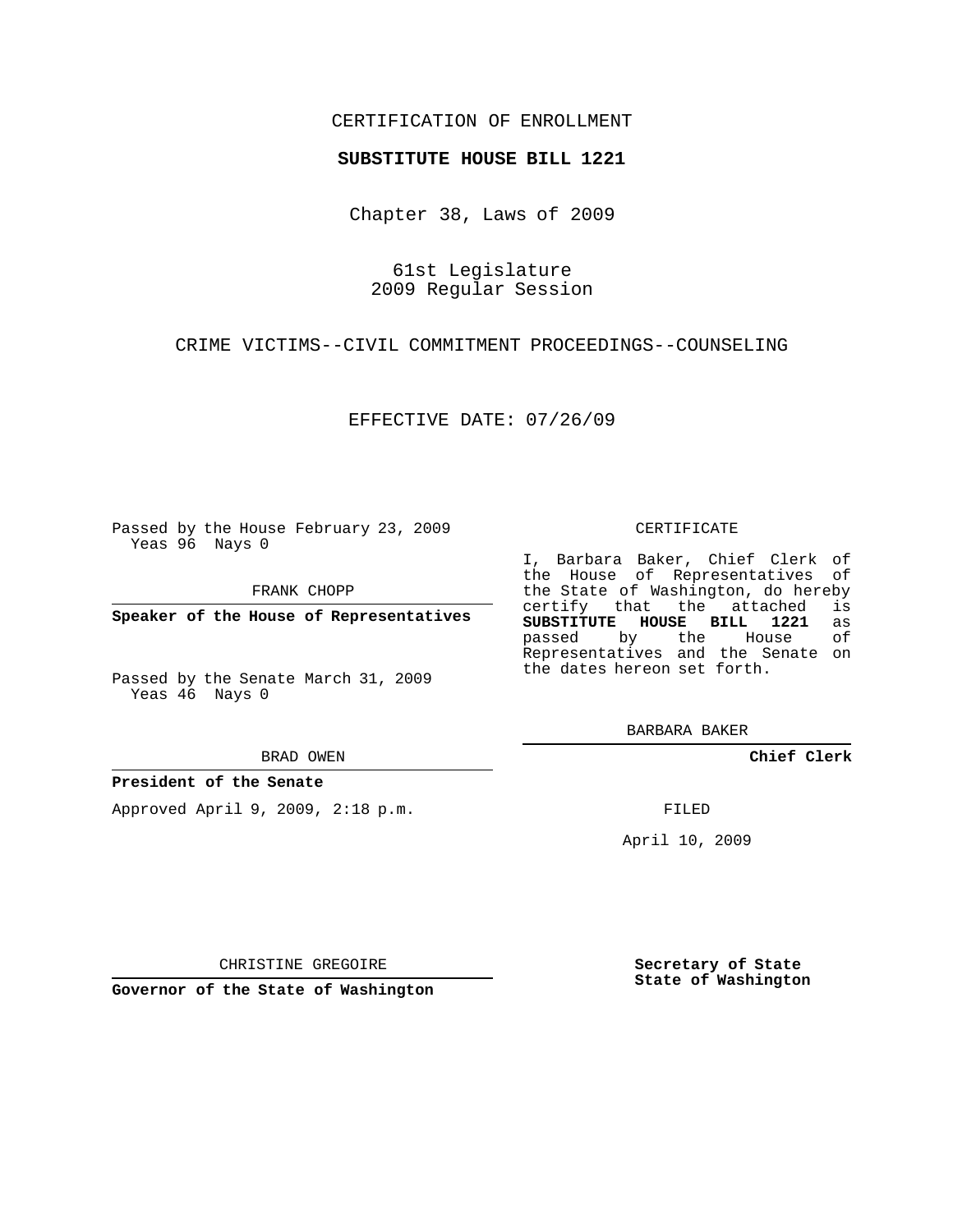# **SUBSTITUTE HOUSE BILL 1221** \_\_\_\_\_\_\_\_\_\_\_\_\_\_\_\_\_\_\_\_\_\_\_\_\_\_\_\_\_\_\_\_\_\_\_\_\_\_\_\_\_\_\_\_\_

\_\_\_\_\_\_\_\_\_\_\_\_\_\_\_\_\_\_\_\_\_\_\_\_\_\_\_\_\_\_\_\_\_\_\_\_\_\_\_\_\_\_\_\_\_

Passed Legislature - 2009 Regular Session

# **State of Washington 61st Legislature 2009 Regular Session**

**By** House Public Safety & Emergency Preparedness (originally sponsored by Representatives Maxwell, Hurst, O'Brien, Rodne, Hope, Pedersen, Smith, McCoy, Bailey, Williams, Kirby, and Dickerson; by request of Attorney General)

READ FIRST TIME 02/16/09.

 AN ACT Relating to the availability of crime victims' compensation funds for witnesses in civil commitment proceedings; and amending RCW 7.68.070.

BE IT ENACTED BY THE LEGISLATURE OF THE STATE OF WASHINGTON:

 **Sec. 1.** RCW 7.68.070 and 2002 c 54 s 1 are each amended to read as follows:

 The right to benefits under this chapter and the amount thereof will be governed insofar as is applicable by the provisions contained in chapter 51.32 RCW except as provided in this section:

 (1) The provisions contained in RCW 51.32.015, 51.32.030, 51.32.072, 51.32.073, 51.32.180, 51.32.190, and 51.32.200 are not applicable to this chapter.

 (2) Each victim injured as a result of a criminal act, including criminal acts committed between July 1, 1981, and January 1, 1983, or the victim's family or dependents in case of death of the victim, are entitled to benefits in accordance with this chapter, subject to the limitations under RCW 7.68.015. The rights, duties, responsibilities, limitations, and procedures applicable to a worker as contained in RCW 51.32.010 are applicable to this chapter.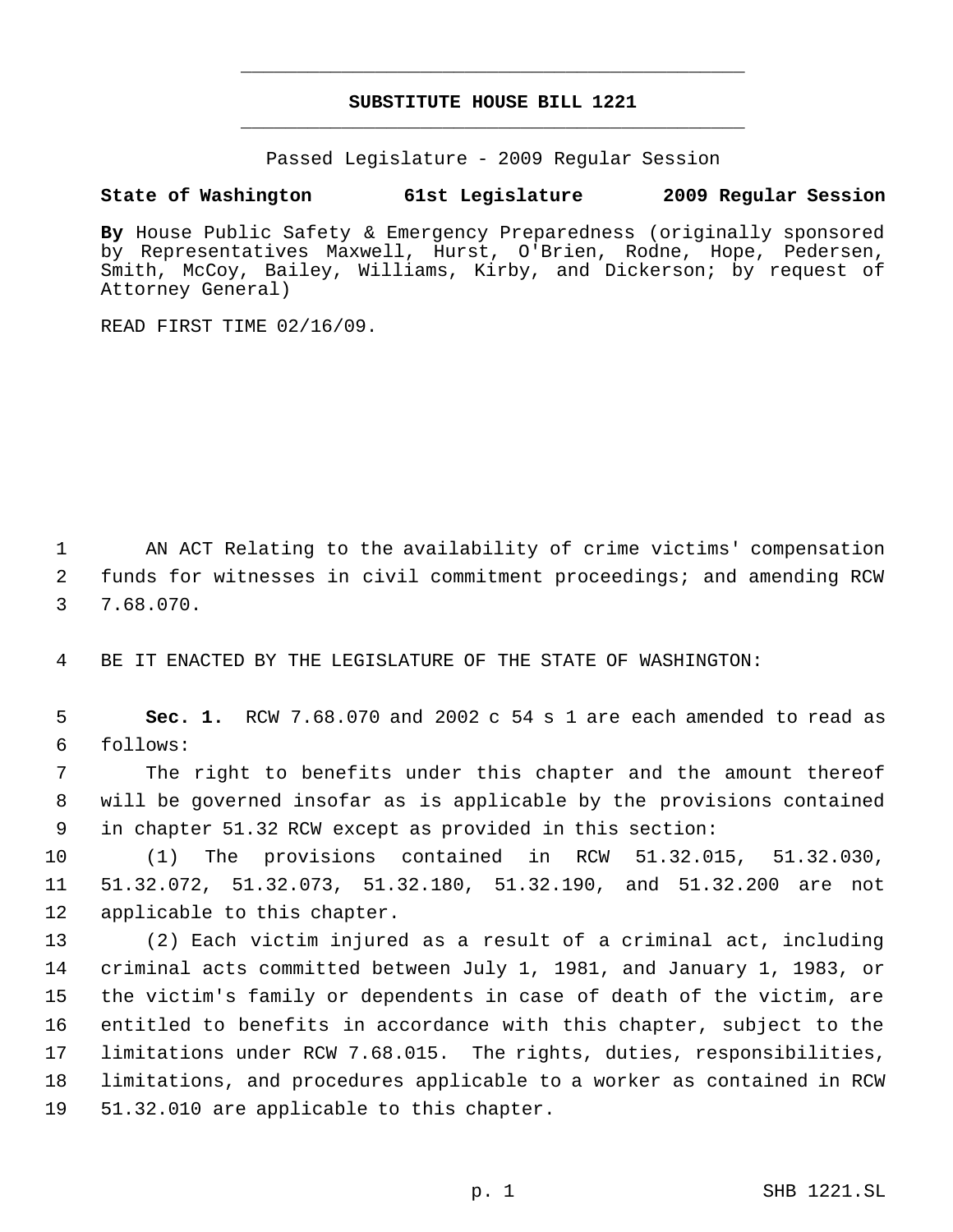(3) The limitations contained in RCW 51.32.020 are applicable to claims under this chapter. In addition thereto, no person or spouse, child, or dependent of such person is entitled to benefits under this chapter when the injury for which benefits are sought, was:

 (a) The result of consent, provocation, or incitement by the victim, unless an injury resulting from a criminal act caused the death of the victim;

 (b) Sustained while the crime victim was engaged in the attempt to commit, or the commission of, a felony; or

 (c) Sustained while the victim was confined in any county or city jail, federal jail or prison or in any other federal institution, or any state correctional institution maintained and operated by the department of social and health services or the department of corrections, prior to release from lawful custody; or confined or living in any other institution maintained and operated by the department of social and health services or the department of corrections.

 (4) The benefits established upon the death of a worker and contained in RCW 51.32.050 shall be the benefits obtainable under this chapter and provisions relating to payment contained in that section shall equally apply under this chapter: PROVIDED, That benefits for burial expenses shall not exceed the amount paid by the department in case of the death of a worker as provided in chapter 51.32 RCW in any claim: PROVIDED FURTHER, That if the criminal act results in the death of a victim who was not gainfully employed at the time of the criminal act, and who was not so employed for at least three consecutive months 27 of the twelve months immediately preceding the criminal act;

 (a) Benefits payable to an eligible surviving spouse, where there are no children of the victim at the time of the criminal act who have survived the victim or where such spouse has legal custody of all of his or her children, shall be limited to burial expenses and a lump sum payment of seven thousand five hundred dollars without reference to number of children, if any;

 (b) Where any such spouse has legal custody of one or more but not all of such children, then such burial expenses shall be paid, and such spouse shall receive a lump sum payment of three thousand seven hundred fifty dollars and any such child or children not in the legal custody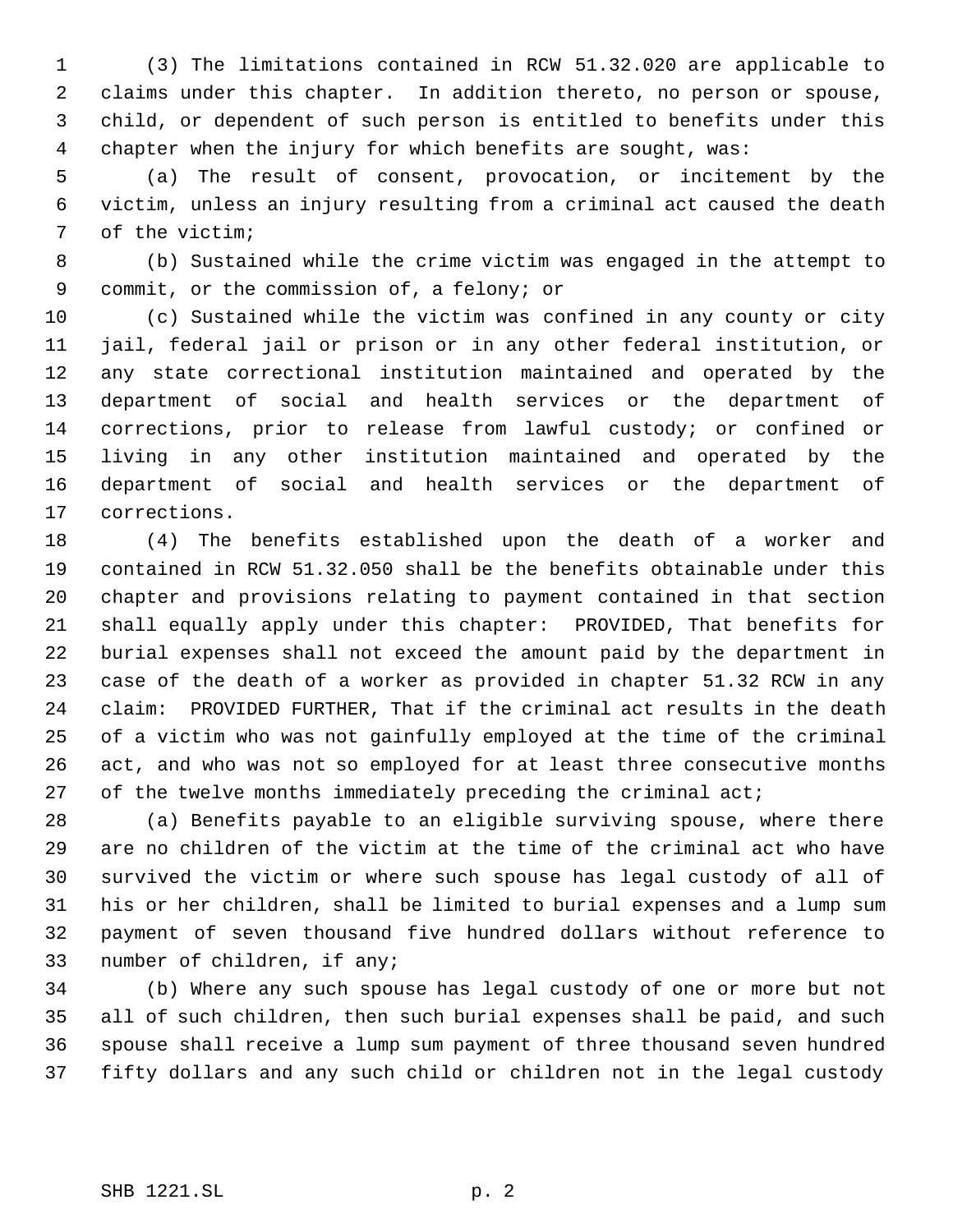of such spouse shall receive a lump sum of three thousand seven hundred fifty dollars to be divided equally among such child or children;

 (c) If any such spouse does not have legal custody of any of the children, the burial expenses shall be paid and the spouse shall receive a lump sum payment of up to three thousand seven hundred fifty dollars and any such child or children not in the legal custody of the spouse shall receive a lump sum payment of up to three thousand seven hundred fifty dollars to be divided equally among the child or children;

 (d) If no such spouse survives, then such burial expenses shall be paid, and each surviving child of the victim at the time of the criminal act shall receive a lump sum payment of three thousand seven hundred fifty dollars up to a total of two such children and where there are more than two such children the sum of seven thousand five hundred dollars shall be divided equally among such children.

 No other benefits may be paid or payable under these circumstances. (5) The benefits established in RCW 51.32.060 for permanent total disability proximately caused by the criminal act shall be the benefits obtainable under this chapter, and provisions relating to payment contained in that section apply under this chapter: PROVIDED, That if a victim becomes permanently and totally disabled as a proximate result of the criminal act and was not gainfully employed at the time of the criminal act, the victim shall receive monthly during the period of the disability the following percentages, where applicable, of the average monthly wage determined as of the date of the criminal act pursuant to RCW 51.08.018:

 (a) If married at the time of the criminal act, twenty-nine percent of the average monthly wage.

 (b) If married with one child at the time of the criminal act, thirty-four percent of the average monthly wage.

 (c) If married with two children at the time of the criminal act, thirty-eight percent of the average monthly wage.

 (d) If married with three children at the time of the criminal act, forty-one percent of the average monthly wage.

 (e) If married with four children at the time of the criminal act, forty-four percent of the average monthly wage.

 (f) If married with five or more children at the time of the criminal act, forty-seven percent of the average monthly wage.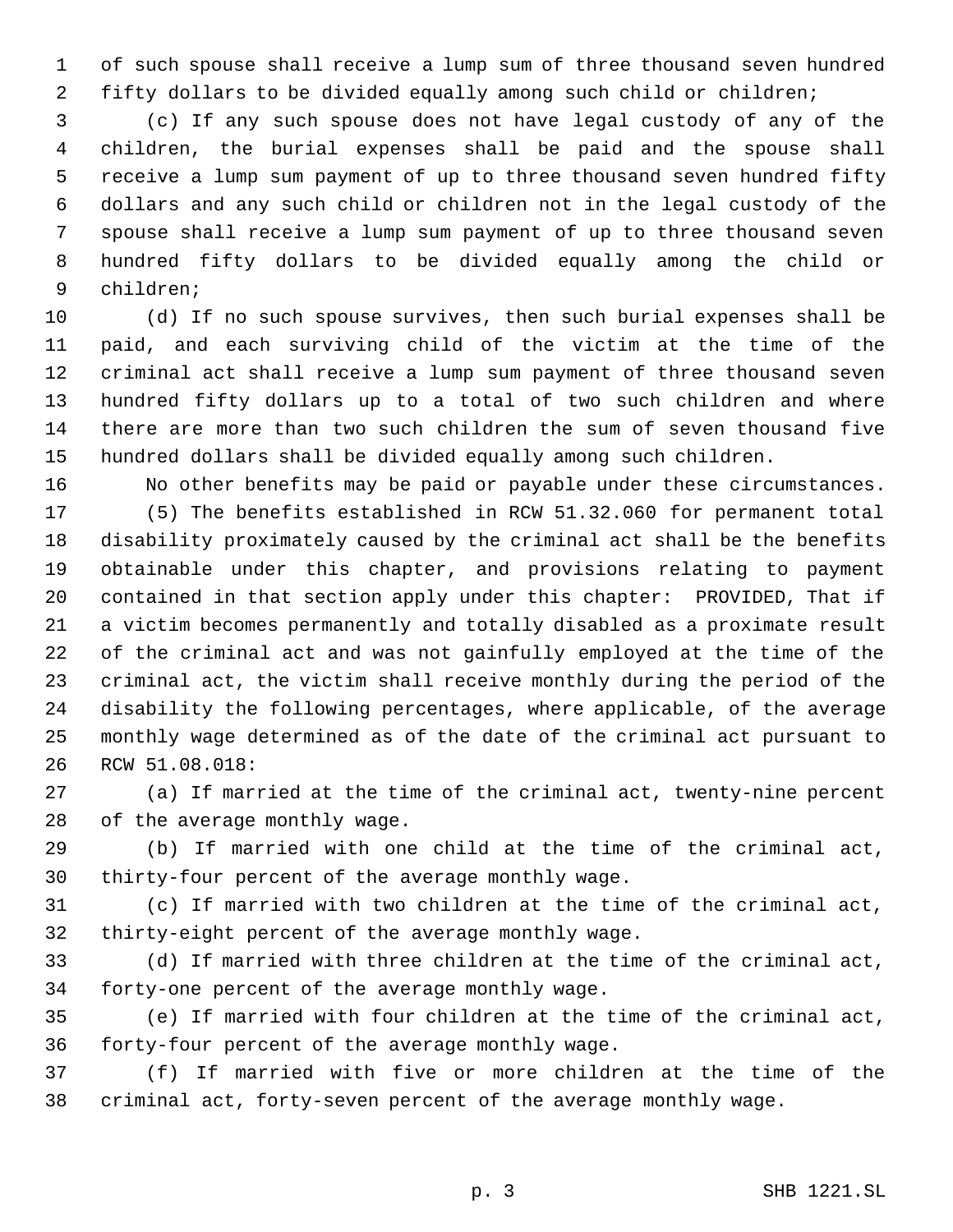(g) If unmarried at the time of the criminal act, twenty-five percent of the average monthly wage.

 (h) If unmarried with one child at the time of the criminal act, thirty percent of the average monthly wage.

 (i) If unmarried with two children at the time of the criminal act, thirty-four percent of the average monthly wage.

 (j) If unmarried with three children at the time of the criminal act, thirty-seven percent of the average monthly wage.

 (k) If unmarried with four children at the time of the criminal act, forty percent of the average monthly wage.

 (l) If unmarried with five or more children at the time of the criminal act, forty-three percent of the average monthly wage.

 (6) The benefits established in RCW 51.32.080 for permanent partial disability shall be the benefits obtainable under this chapter, and provisions relating to payment contained in that section equally apply under this chapter.

 (7) The benefits established in RCW 51.32.090 for temporary total disability shall be the benefits obtainable under this chapter, and provisions relating to payment contained in that section apply under this chapter: PROVIDED, That no person is eligible for temporary total disability benefits under this chapter if such person was not gainfully employed at the time of the criminal act, and was not so employed for at least three consecutive months of the twelve months immediately preceding the criminal act.

 (8) The benefits established in RCW 51.32.095 for continuation of benefits during vocational rehabilitation shall be benefits obtainable under this chapter, and provisions relating to payment contained in that section apply under this chapter: PROVIDED, That benefits shall not exceed five thousand dollars for any single injury.

 (9) The provisions for lump sum payment of benefits upon death or permanent total disability as contained in RCW 51.32.130 apply under this chapter.

 (10) The provisions relating to payment of benefits to, for or on behalf of workers contained in RCW 51.32.040, 51.32.055, 51.32.100, 51.32.110, 51.32.120, 51.32.135, 51.32.140, 51.32.150, 51.32.160, and 51.32.210 are applicable to payment of benefits to, for or on behalf of victims under this chapter.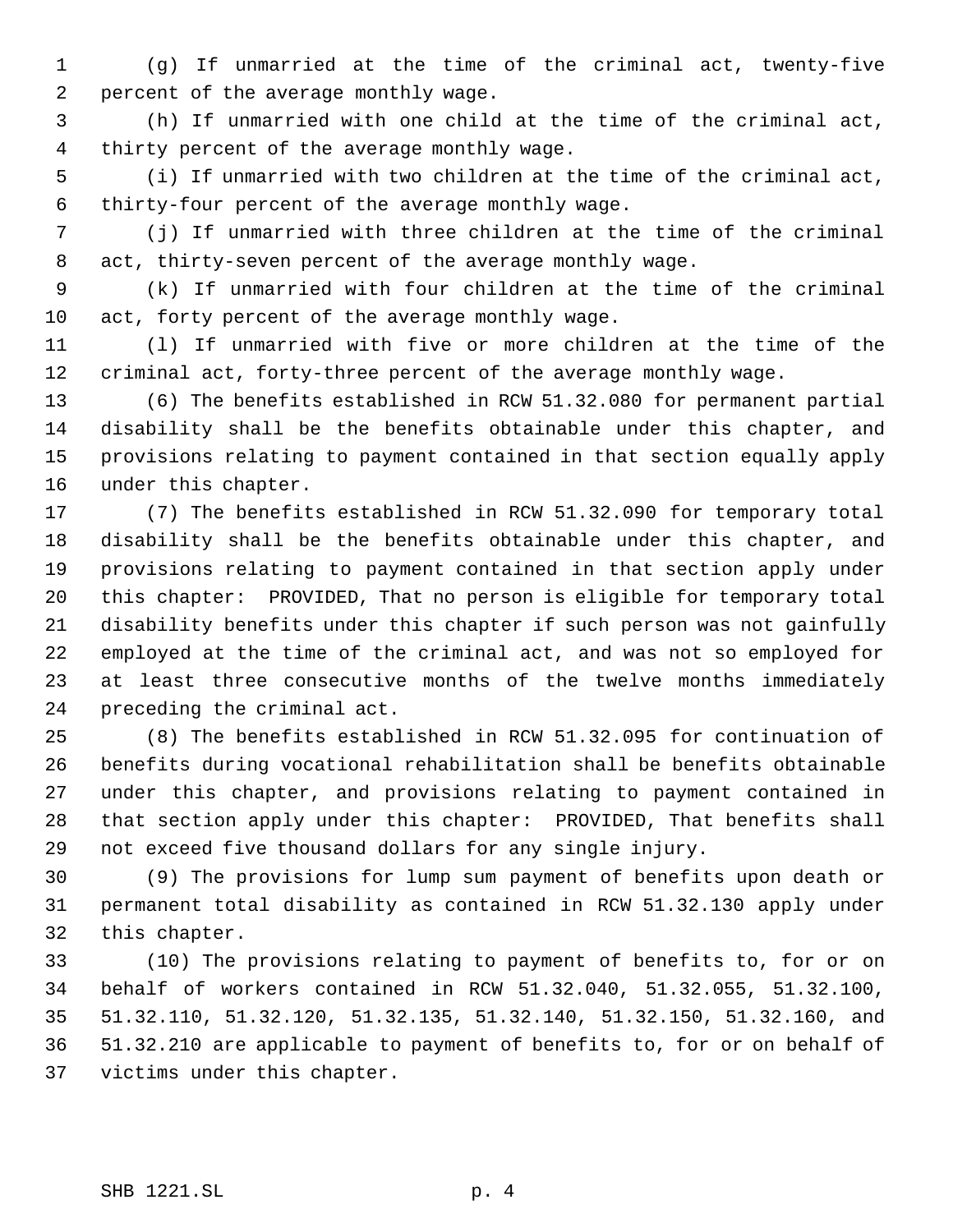(11) No person or spouse, child, or dependent of such person is entitled to benefits under this chapter where the person making a claim for such benefits has refused to give reasonable cooperation to state or local law enforcement agencies in their efforts to apprehend and convict the perpetrator(s) of the criminal act which gave rise to the claim.

 (12) In addition to other benefits provided under this chapter, victims of sexual assault are entitled to receive appropriate counseling. Fees for such counseling shall be determined by the department in accordance with RCW 51.04.030, subject to the limitations of RCW 7.68.080. Counseling services may include, if determined appropriate by the department, counseling of members of the victim's immediate family, other than the perpetrator of the assault.

 (13) Except for medical benefits authorized under RCW 7.68.080, no more than thirty thousand dollars shall be granted as a result of a single injury or death, except that benefits granted as the result of total permanent disability or death shall not exceed forty thousand dollars.

 (14) Notwithstanding other provisions of this chapter and Title 51 RCW, benefits payable for total temporary disability under subsection (7) of this section, shall be limited to fifteen thousand dollars.

 (15) Any person who is responsible for the victim's injuries, or who would otherwise be unjustly enriched as a result of the victim's injuries, shall not be a beneficiary under this chapter.

 (16) Crime victims' compensation is not available to pay for services covered under chapter 74.09 RCW or Title XIX of the federal social security act, except to the extent that the costs for such services exceed service limits established by the department of social and health services or, during the 1993-95 fiscal biennium, to the extent necessary to provide matching funds for federal medicaid reimbursement.

 (17) In addition to other benefits provided under this chapter, immediate family members of a homicide victim may receive appropriate counseling to assist in dealing with the immediate, near-term consequences of the related effects of the homicide. Fees for counseling shall be determined by the department in accordance with RCW 51.04.030, subject to the limitations of RCW 7.68.080. Payment of counseling benefits under this section may not be provided to the